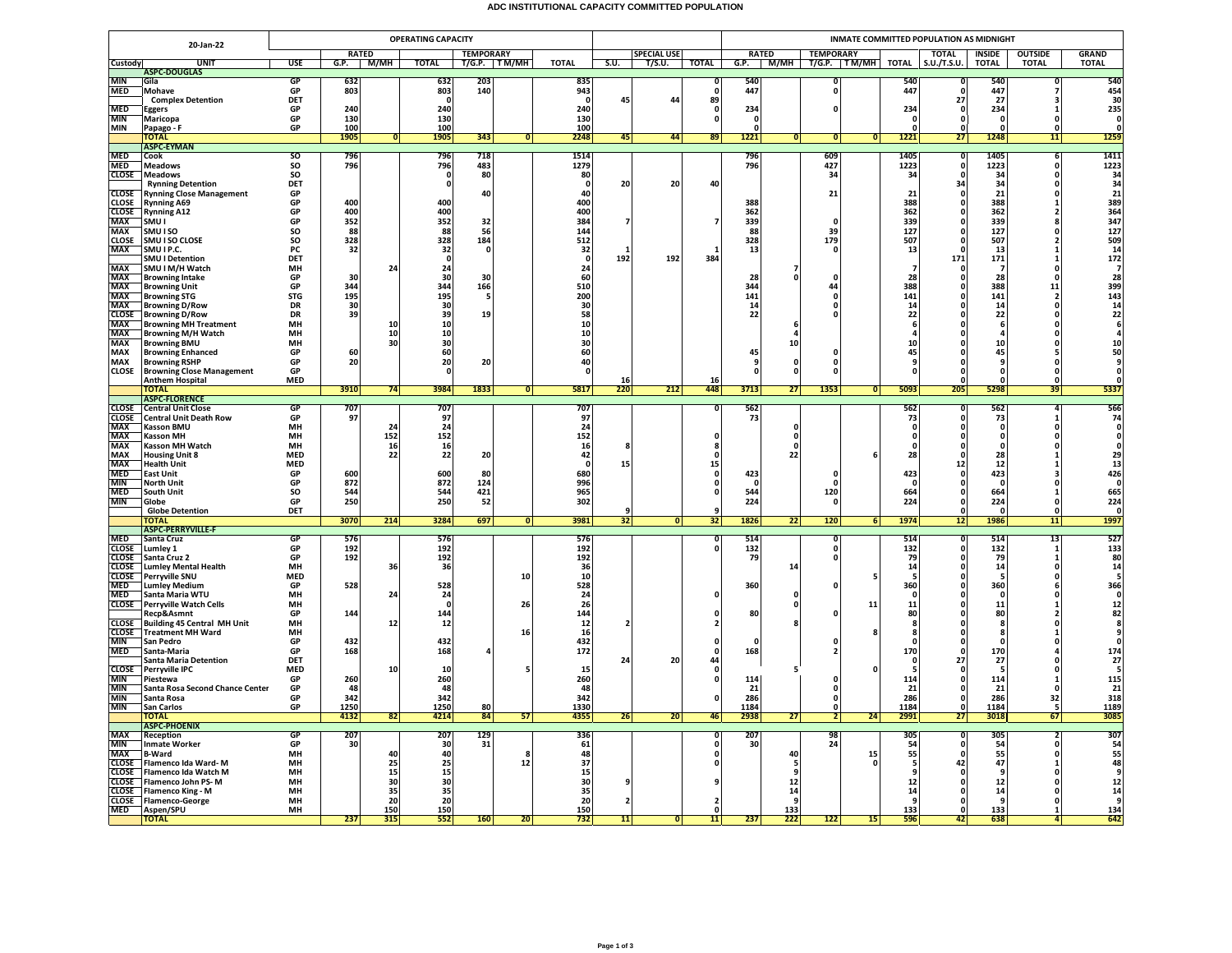## **ADC INSTITUTIONAL CAPACITY COMMITTED POPULATION**

|                              | <b>OPERATING CAPACITY</b><br>20-Jan-22                         |                    |              |                |                      |                                  |                         |                  |                    |                |                    | <b>INMATE COMMITTED POPULATION AS MIDNIGHT</b> |                |                               |                 |                          |                        |                      |                                |                                          |  |
|------------------------------|----------------------------------------------------------------|--------------------|--------------|----------------|----------------------|----------------------------------|-------------------------|------------------|--------------------|----------------|--------------------|------------------------------------------------|----------------|-------------------------------|-----------------|--------------------------|------------------------|----------------------|--------------------------------|------------------------------------------|--|
|                              |                                                                |                    |              | <b>RATED</b>   |                      | <b>TEMPORARY</b><br>T/G.P. TM/MH |                         |                  | <b>SPECIAL USE</b> |                |                    | <b>RATED</b>                                   |                | <b>TEMPORARY</b>              |                 |                          | <b>TOTAL</b>           | <b>INSIDE</b>        | <b>OUTSIDE</b>                 | <b>GRAND</b>                             |  |
| Custody                      | <b>UNIT</b><br><b>ASPC-LEWIS</b>                               | USE                | G.P.         | M/MH           | <b>TOTAL</b>         |                                  |                         | <b>TOTAL</b>     | S.U.               | T/S.U.         | <b>TOTAL</b>       | G.P.                                           |                | M/MH   T/G.P.   TM/MH   TOTAL |                 |                          | S.U./T.S.U.            | <b>TOTAL</b>         | <b>TOTAL</b>                   | <b>TOTAL</b>                             |  |
| <b>CLOSE</b>                 | <b>Morev</b>                                                   | GP/PC              | 800          |                | 800                  |                                  |                         | 800              | 16                 |                | 16                 | 442                                            |                |                               |                 | 442                      |                        | 442                  | 1                              | 443                                      |  |
|                              | <b>Morey Detention</b>                                         | DET                |              |                | $\mathbf{0}$         |                                  |                         |                  | 80                 |                | 80                 |                                                |                |                               |                 |                          | 84                     | 84                   | $\overline{2}$                 | 86                                       |  |
| <b>CLOSE</b><br><b>CLOSE</b> | Rast<br>Rast II                                                | PC<br>PC           | 404<br>48    |                | 404<br>48            |                                  |                         | 404<br>48        |                    |                |                    | 374<br>10                                      |                |                               |                 | 374<br>10                | n                      | 374<br>10            | 5<br>$\Omega$                  | 379<br>${\bf 10}$                        |  |
| <b>CLOSE</b>                 | <b>RAST III</b>                                                | PC                 | 96           |                | 96                   |                                  |                         | 96               |                    |                |                    | 41                                             |                |                               |                 | 41                       |                        | 41                   | $\overline{2}$                 | 43                                       |  |
| <b>MAX</b>                   | <b>Rast PC</b>                                                 | PC                 | 320          |                | 320                  |                                  |                         | 320              |                    |                |                    | 281                                            |                |                               |                 | 281                      |                        | 281                  |                                | 290                                      |  |
| <b>CLOSE</b>                 | <b>Rast Close Mgt.</b>                                         | <b>PC</b>          | 36           |                | 36                   |                                  |                         | 36               |                    |                |                    | - 5                                            |                |                               |                 | -5                       |                        | - 5                  | $\Omega$                       | 5                                        |  |
| <b>MED</b>                   | <b>Lewis Medical</b><br>Stiner I                               | <b>MED</b><br>GP   | 378          |                | $\mathbf{0}$<br>378  | 197                              |                         | $\Omega$<br>575  | 17                 |                | 17                 | 378                                            |                |                               |                 | 384                      | 10                     | 10<br>384            | O                              | 10<br>388                                |  |
| <b>MED</b>                   | Stiner II                                                      | GP                 | 400          |                | 400                  | 208                              |                         | 608              |                    |                |                    | 400                                            |                | 118                           |                 | 518                      |                        | 518                  | 9                              | 527                                      |  |
|                              | <b>Stiner Detention</b>                                        | DET                |              |                |                      |                                  |                         |                  | 70                 |                | 70                 |                                                |                |                               |                 |                          | 69                     | 69                   | $\overline{2}$                 | 71                                       |  |
| <b>MIN</b>                   | <b>Bachman PC</b>                                              | PC                 | 300          |                | 300                  | 76                               |                         | 376              |                    |                |                    | 276                                            |                | $\Omega$                      |                 | 276                      |                        | 276                  | $\Omega$                       | 276                                      |  |
| <b>MED</b><br><b>MED</b>     | <b>Bachman GP</b><br><b>Stiner Transitory</b>                  | GP<br><b>TRANS</b> | 300<br>22    |                | 300<br>22            | 76<br>11                         |                         | 376<br>33        |                    |                |                    | 296<br>16                                      |                | 0<br>O                        |                 | 296<br>16                | n                      | 296<br>16            | $\Omega$<br>n                  | 296<br>16                                |  |
|                              | <b>Bachman Detention</b>                                       | <b>DET</b>         |              |                |                      |                                  |                         |                  | 80                 |                | 80                 |                                                |                |                               |                 |                          | 76                     | 76                   | ٦                              | 79                                       |  |
| <b>CLOSE</b>                 | <b>Buckley PC</b>                                              | PC                 | 750          |                | 750                  |                                  |                         | 750              | 16                 |                | 16                 | 614                                            |                |                               |                 | 614                      |                        | 614                  | 6                              | 620<br>42                                |  |
| <b>CLOSE</b><br><b>MED</b>   | <b>Buckley PC II</b>                                           | РC                 | -50<br>370   |                | 50<br>370            |                                  |                         | 50<br>520        |                    |                | $\Omega$           | $\Delta$<br>370                                |                |                               |                 | 42<br>403                |                        | 42<br>403            | n<br>3                         |                                          |  |
| <b>MED</b>                   | <b>Barchey PC I</b><br><b>Barchey PC II</b>                    | PC<br>PC           | 370          |                | 370                  | 150<br>120                       |                         | 490              |                    |                |                    | 357                                            |                | 33                            |                 | 357                      |                        | 357                  | 1                              |                                          |  |
| <b>MED</b>                   | <b>Barchey PC III</b>                                          | <b>PC</b>          | 60           |                | 60                   |                                  |                         | 60               |                    |                |                    | 22                                             |                | 0                             |                 | 22                       |                        | 22                   | 0                              | 406<br>358<br>22<br>22<br>13             |  |
| <b>MED</b>                   | <b>Barchey PC Watch Cells</b>                                  | MH                 |              |                |                      |                                  | 20                      | 20               |                    |                |                    |                                                |                |                               | 13              | 13                       |                        | 13                   | $\Omega$                       |                                          |  |
| <b>CLOSE</b>                 | <b>Sunrise Male Minors</b>                                     | GP                 | 75           |                | 75                   |                                  |                         | 75               |                    |                |                    | 13                                             |                | O                             |                 | 13                       |                        | 13                   | O                              | 13                                       |  |
| <b>CLOSE</b><br><b>CLOSE</b> | <b>Sunrise Femal Minors</b><br><b>Sunrise Minors CDU/Watch</b> | GP                 | 11<br>14     |                | 11<br>14             | 12                               |                         | 11<br>26         |                    |                |                    | -1<br>$\mathbf{1}$                             |                | $\Omega$                      |                 | $\mathbf{1}$<br>-1       |                        | $\overline{1}$<br>-1 | $\Omega$<br>$\Omega$           | $\mathbf{1}$                             |  |
| <b>MIN</b>                   | <b>Eagle Point Second Chance Center</b>                        | GP                 | 300          |                | 300                  |                                  |                         | 300              |                    |                |                    | 202                                            |                |                               |                 | 202                      |                        | 202                  | $\overline{2}$                 | 204                                      |  |
|                              | <b>TOTAL</b>                                                   |                    | 5104         | $\overline{0}$ | 5104                 | 850                              | 20 <sup>1</sup>         | 5974             | 279                | $\overline{0}$ | 279                | 4141                                           | $\overline{0}$ | 157                           | 13              | 4311                     | 239                    | 4550                 | 49                             | 4599                                     |  |
| <b>MIN</b>                   | <b>ASPC-SAFFORD</b><br><b>Fort Grant</b>                       | GP                 | 588          |                | 588                  | 160                              |                         | 748              |                    |                |                    | 334                                            |                | $\overline{\mathbf{0}}$       |                 | 334                      | - 0                    | 334                  | n                              | 334                                      |  |
|                              | <b>Miles Detention</b>                                         | <b>DET</b>         |              |                |                      |                                  |                         | $\Omega$         | 25                 | 24             | 49                 |                                                |                |                               |                 |                          | 15                     | 15                   | $\overline{\phantom{a}}$       | 17                                       |  |
| <b>MIN</b>                   | Graham                                                         | GP                 | 615          |                | 615                  | 96                               |                         | 711              |                    |                | $\mathbf{0}$       | 231                                            |                | 0                             |                 | 231                      | $\mathbf{0}$           | 231                  | $\mathbf 0$                    | 231                                      |  |
| <b>MED</b>                   | Tonto                                                          | PC                 | 250          |                | 250                  | 160                              |                         | 410              |                    |                |                    | 249                                            |                | $\mathbf 0$                   |                 | 249                      |                        | 249                  | $\mathbf{1}$                   | 250                                      |  |
|                              | <b>Tonto Detention</b><br><b>TOTAL</b>                         | DET                | 1453         | ō              | 1453                 | 416                              | $\overline{\mathbf{0}}$ | 1869             | 6<br>31            | 24             | 55                 | 814                                            | $\overline{0}$ | 0                             | 0               | 814                      | 15                     | $\Omega$<br>829      | $\Omega$<br>$\overline{3}$     | $\Omega$<br>832                          |  |
|                              | <b>ASPC-TUCSON</b>                                             |                    |              |                |                      |                                  |                         |                  |                    |                |                    |                                                |                |                               |                 |                          |                        |                      |                                |                                          |  |
|                              | CLOSE Cimarron                                                 | GP                 | 648          |                | 648                  |                                  |                         | 648              |                    |                |                    | 603                                            |                | O                             |                 | 603                      | n                      | 603                  | 5                              | 608                                      |  |
|                              | <b>Cimarron Detention</b>                                      | <b>DET</b>         |              |                |                      |                                  |                         |                  | 48                 | 48             | 96                 |                                                |                |                               |                 | $\mathbf{0}$             | 92                     | 92                   | $\mathbf 0$                    | 92                                       |  |
| <b>CLOSE</b><br><b>CLOSE</b> | <b>Rincon MH Watch</b><br><b>Rincon Medical</b>                | MH<br><b>MED</b>   |              | 79             | 79                   |                                  |                         | 85               | 66                 |                | $\mathbf{0}$<br>66 |                                                | 42             |                               |                 | 42<br>-0                 | 63                     | 42<br>63             | $\mathbf{1}$<br>$\overline{2}$ | 43<br>65                                 |  |
| <b>CLOSE</b>                 | Rincon S.N.U.                                                  | <b>MED</b>         |              | 16             | 16                   |                                  |                         | 16               |                    |                |                    |                                                | 13             |                               |                 | 13                       | n                      | 13                   | $\Omega$                       | 13                                       |  |
| <b>CLOSE</b>                 | <b>Cimarron Transitory</b>                                     | <b>TRANS</b>       |              |                |                      | 24                               |                         | 24               |                    |                | $\Omega$           |                                                |                | $\overline{2}$                |                 | $\overline{\phantom{a}}$ |                        | $\overline{2}$       | n                              | $\overline{2}$                           |  |
| <b>CLOSE</b>                 | Rincon                                                         | GP                 | 340          |                | 340                  |                                  |                         | 340              |                    |                |                    | 333                                            |                |                               |                 | 333                      |                        | 333                  | 0                              | 333                                      |  |
| <b>CLOSE</b><br><b>MAX</b>   | <b>Rincon MH Program</b><br><b>Rincon MH Program II</b>        | MH<br>MH           |              | 256<br>149     | 256<br>149           |                                  | з                       | 256<br>152       |                    |                |                    | $\Omega$                                       | 187<br>90      | $\pmb{\mathsf{o}}$            |                 | 187<br>90                |                        | 187<br>90            | $\Omega$                       | 187<br>94                                |  |
| MAX                          | <b>Rincon MH Watch II</b>                                      | MH                 |              |                |                      |                                  | 20                      | 20               |                    |                |                    |                                                |                |                               |                 |                          |                        | $\mathbf{0}$         | $\mathbf 0$                    | $\mathbf{0}$                             |  |
| <b>MED</b>                   | Santa Rita                                                     | GP                 | 768          |                | 768                  |                                  |                         | 768              |                    |                |                    | 714                                            |                | 0                             |                 | 714                      |                        | 714                  |                                | 720                                      |  |
| <b>MED</b>                   | Manzanita S.N.U.                                               | <b>MED</b>         |              | 25             | 25                   |                                  | 20                      | 45               |                    |                | $\Omega$           |                                                | 25             |                               | 17              | 42                       |                        | 42                   | 1                              | 43                                       |  |
| <b>MED</b><br><b>MED</b>     | Manzanita<br><b>Manzanita Second Chance Center</b>             | GP<br>GP           | 179<br>48    |                | 179<br>48            | 107                              |                         | 286<br>48        |                    |                | $\Omega$           | 179<br>27                                      |                | 37                            |                 | 216<br>27                | <b>NA</b><br><b>NA</b> | 216<br>27            |                                | $\begin{array}{c} 217 \\ 27 \end{array}$ |  |
| <b>MED</b>                   | Manzanita Watch Cells                                          | MH                 |              | 24             | ${\bf 24}$           |                                  |                         | 24               |                    |                |                    |                                                | $\mathbf{A}$   |                               |                 | $\overline{a}$           |                        |                      | $\Omega$                       | $\overline{\mathbf{a}}$                  |  |
| <b>MED</b>                   | Manzanita Residential                                          | <b>MED</b>         |              | 58             | 58                   |                                  |                         | 58               |                    |                |                    |                                                | 55             |                               |                 | 55                       |                        | 55                   | ,                              | 57                                       |  |
| <b>MED</b>                   | <b>Manzanita Detention</b>                                     | DET                |              |                | $\Omega$             |                                  |                         | 736              | 12                 | 11             | 23                 |                                                |                | 272                           |                 |                          | 10                     | 10                   |                                | $\begin{array}{c} 11 \\ 680 \end{array}$ |  |
|                              | Winchester<br><b>Winchester Detention</b>                      | GP<br>DET          | 400          |                | 400                  | 336                              |                         |                  | 12                 | 12             | 24                 | 400                                            |                |                               |                 | 672                      |                        | 672<br>- 0           | $\Omega$                       | $\pmb{\mathsf{o}}$                       |  |
|                              | <b>Complex Detention</b>                                       | DET                |              |                | $\Omega$             |                                  |                         | $\Omega$         | 40                 | 40             | 80                 |                                                |                |                               |                 | $\Omega$                 | 70                     | 70                   | $\mathbf{1}$                   | 71                                       |  |
| <b>MIN</b>                   | Catalina                                                       | GP                 | 360          |                | 360                  |                                  |                         | 360              |                    |                | $\Omega$           | 355                                            |                | $\Omega$                      |                 | 355                      |                        | 355                  | $\mathbf{1}$                   | 356                                      |  |
| <b>MIN</b>                   | Whetstone<br>TOTAL                                             | GP                 | 1250<br>3993 | 607            | 1250<br>4600         | 467                              | 49                      | 1250<br>5116     | 178                | <b>111</b>     | 289                | 984<br>3595                                    | 416            | $\mathbf{0}$<br>311           | 17 <sup>1</sup> | 984<br>4339              | 235                    | 984<br>4574          | $\mathbf 0$<br>33              | 984<br>4607                              |  |
|                              | <b>ASPC-WINSLOW</b>                                            |                    |              |                |                      |                                  |                         |                  |                    |                |                    |                                                |                |                               |                 |                          |                        |                      |                                |                                          |  |
| <b>MIN</b>                   | Coronado                                                       | GF                 | 492          |                | 492                  | 136                              |                         | 628              |                    |                |                    | 123                                            |                | 0                             |                 | 123                      |                        | 123                  |                                | 123                                      |  |
| <b>CLOSE</b>                 | Kaibab                                                         | GP                 | 800          |                | 800                  |                                  |                         | 800              |                    |                | $\mathbf{0}$       | 671                                            |                |                               |                 | 671                      | $\Omega$               | 671                  | 5                              | 676                                      |  |
| <b>MIN</b>                   | <b>Complex Detention</b><br>Apache                             | DET<br>GP          | 334          |                | $\Omega$<br>334      | 80                               |                         | $\Omega$<br>414  | 20                 | 19             | 39<br>$\mathbf 0$  | 334                                            |                | 15                            |                 | $\Omega$<br>349          | 18                     | 18<br>349            | $\Omega$<br>$\Omega$           | 18<br>349                                |  |
|                              | <b>Apache Detention</b>                                        | DET                |              |                |                      |                                  |                         |                  | 12                 |                | 12                 |                                                |                |                               |                 |                          |                        | $\Omega$             | $\mathbf{0}$                   | $\mathbf{0}$                             |  |
|                              | TOTAL                                                          |                    | 1626         | $\overline{0}$ | 1626                 | 216                              | $\Omega$                | 1842             | 32                 | 19             | 51                 | 1128                                           | 0              | 15 <sup>1</sup>               | 0               | 1143                     | 18                     | 1161                 | 51                             | 1166                                     |  |
|                              | <b>ASPC-YUMA</b>                                               |                    |              |                |                      |                                  |                         |                  |                    |                |                    |                                                |                |                               |                 |                          |                        |                      |                                | 743                                      |  |
| <b>MED</b>                   | Cheyenne<br><b>Cheyenne Detention</b>                          | GF<br>DET          | 800          |                | 800<br>0             | 324                              |                         | 1124             | 40                 | 39             | 79                 | 725                                            |                | 0                             |                 | 725                      | 58                     | 725<br>58            | 18<br>4                        | 62                                       |  |
| <b>MIN</b>                   | Cocopah                                                        | GP                 | 250          |                | 250                  | 80                               |                         | 330              |                    |                | $\mathbf{0}$       | - 0                                            |                | $\mathbf 0$                   |                 |                          | - 0                    | - 0                  | 0                              | $\mathbf{0}$                             |  |
| <b>CLOSE</b>                 | Dakota Y13                                                     | GP                 | 800          |                | 800                  |                                  |                         | 800              | 16                 |                | 16                 | 374                                            |                | 0                             |                 | 374                      | $\Omega$               | 374                  | 8                              | 382<br>71                                |  |
| <b>MED</b>                   | <b>Dakota Detention</b>                                        | DET<br>GP          | 1250         |                | $\mathbf{0}$<br>1250 |                                  |                         | $\Omega$<br>1266 | 80                 |                | 80                 |                                                |                | 0                             |                 |                          | 70                     | 70<br>845            | $\mathbf{1}$<br>11             | 856                                      |  |
| <b>MIN</b>                   | Cibola<br>La Paz                                               | GP                 | 1250         |                | 1250                 | 16                               |                         | 1250             |                    |                |                    | 845<br>714                                     |                | $\Omega$                      |                 | 845<br>714               | $\Omega$               | 714                  | $\overline{\phantom{a}}$       | 716                                      |  |
|                              | TOTAL                                                          |                    | 4350         | $\Omega$       | 4350                 | 420                              | O                       | 4770             | <b>136</b>         | 39             | 175                | 2658                                           | $\overline{0}$ | $\overline{\mathbf{0}}$       | $\overline{0}$  | 2658                     | 128                    | 2786                 | 44                             | 2830                                     |  |
|                              | TOTAL IN-STATE                                                 |                    | 29780        | 1292           | 31072                | 5486                             | <b>146</b>              | 36704            | 1006               | 469            | 1475               | 22271                                          | 714            | 2080                          | 75              | 25140                    | 948                    | 26088                | 266                            | 2635                                     |  |
|                              |                                                                |                    |              |                |                      |                                  |                         |                  |                    |                |                    |                                                |                |                               |                 |                          |                        |                      |                                |                                          |  |